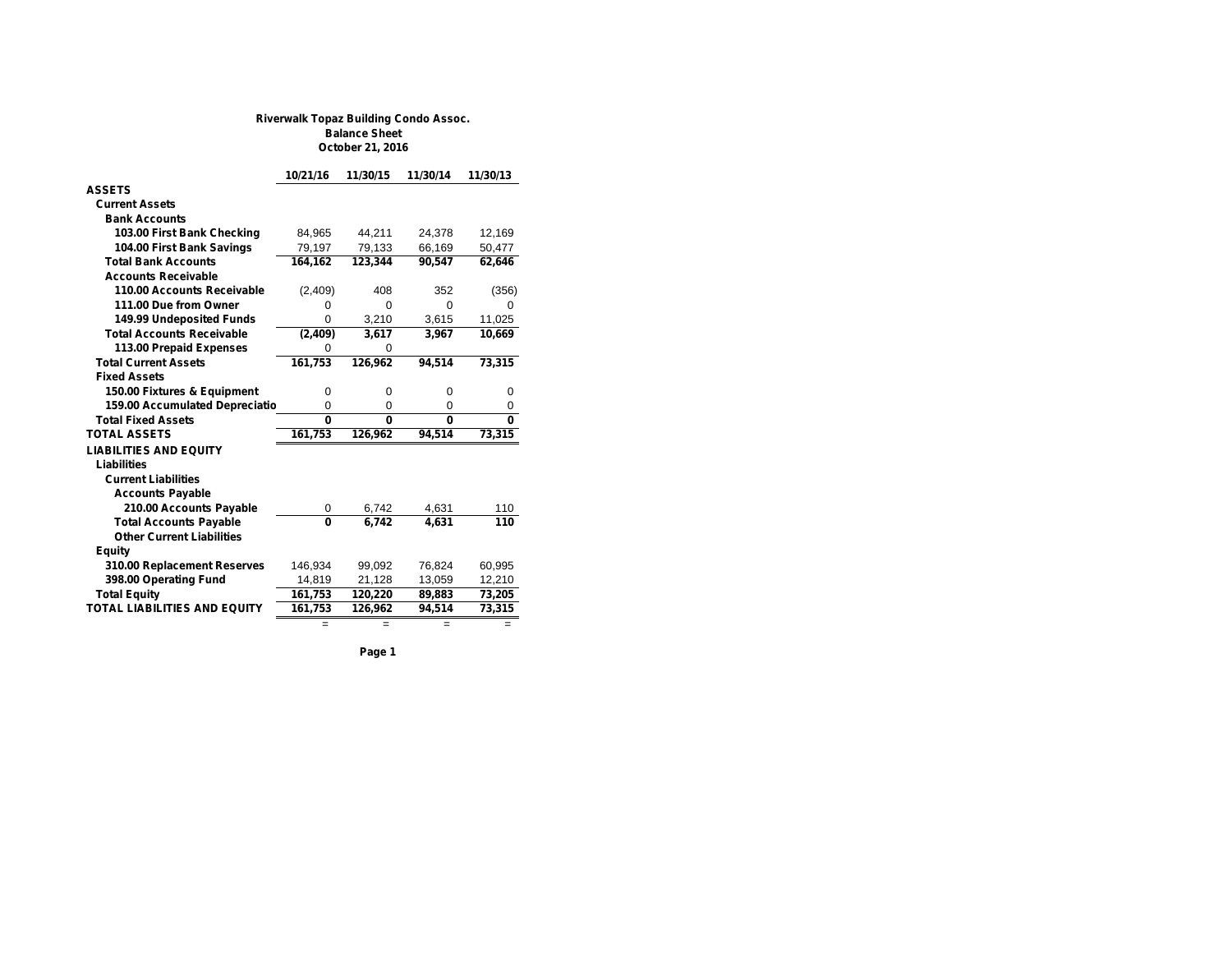## **Riverwalk Topaz Building Revenues, Expenditures and Changes in Fund Balance**

| Budget, Actual and Variance for the Periods Indicated |             |                |                |                      |                                            |             |                     |               | PAGE 2         |                     |            |                |             |
|-------------------------------------------------------|-------------|----------------|----------------|----------------------|--------------------------------------------|-------------|---------------------|---------------|----------------|---------------------|------------|----------------|-------------|
|                                                       | 11/30/15    |                | FYE 11/30/2016 |                      | <b>YTD</b><br>FYE Nov '17<br>Change        |             |                     |               |                |                     |            |                |             |
|                                                       | Actual      | <b>Adopted</b> |                | Variance             | <b>Actual</b><br>Variance<br><b>Budget</b> |             |                     | Prelim        | Fr Last        | Allocation at 70/30 |            |                |             |
|                                                       | 11/30/15    | <b>Budget</b>  |                | Forecast Fav (Unfav) | 10/21/16                                   |             | 10/21/16 Fav (Unfav | <b>Budget</b> | <b>Budget</b>  |                     |            | Total          | Total       |
| <b>Operating Fund</b>                                 |             |                |                |                      |                                            |             |                     |               |                | Com                 | <b>Res</b> | Com            | <b>Res</b>  |
| Income                                                |             |                |                |                      |                                            |             |                     |               |                |                     |            |                |             |
| 401.10 · Assessments Comm                             | 72,924      | 74,593         | 74,593         | $\mathbf 0$          | 68,184                                     | 68,377      | (193)               | 74,593        | 0              |                     |            | 74,593         |             |
| 401.20 · Assessments Res                              | 32,955      | 33,619         | 33,619         | $\mathbf 0$          | 30,839                                     | 30,818      | 21                  | 33,619        | 0              |                     |            |                | 33,619      |
| 660.00 · Gas Reimbursement                            | 686         | 700            | 871            | 171                  | 871                                        | 700         | 171                 | 700           | 0              | 93%                 | 7%         | 651            | 49          |
| 402.00 · Interest Income                              | 56          | 10             | 75             | 65                   | 64                                         | 9           | 55                  | 10            | 0              | 70%                 | 30%        | $\overline{7}$ | 3           |
| 405.00 · Late Fee Income                              | 959         | $\mathbf 0$    | 277            | 277                  | 277                                        | $\Omega$    | 277                 | $\mathbf{0}$  | 0              | 70%                 | 30%        | $\Omega$       | $\mathbf 0$ |
| 410.00 · Services                                     | $\mathbf 0$ | 0              | $\mathbf 0$    |                      | 0                                          | $\mathbf 0$ | 0                   | $\mathbf{0}$  | 0              |                     |            |                |             |
| <b>Total Income</b>                                   | 107,580     | 108,922        | 109,435        | 513                  | 100,235                                    | 99,903      | 331                 | 108,922       | $\overline{0}$ |                     |            | 75,251         | 33,671      |
|                                                       |             |                |                |                      |                                            |             |                     |               |                |                     |            |                |             |
| <b>Expense</b>                                        |             |                |                |                      |                                            |             |                     |               |                |                     |            |                |             |
| 602.00 · Accounting                                   | 500         | 300            | 380            | (80)                 | 380                                        | 300         | (80)                | 500           | (200)          | 70%                 | 30%        | 350            | 150         |
| 603.00 · Cleaning                                     | 8.787       | 8,400          | 8,400          | $\mathbf 0$          | 7.645                                      | 7,700       | 55                  | 8.400         | $\mathbf 0$    | 70%                 | 30%        | 5.880          | 2,520       |
| 604.00 · Electricity                                  | 7,229       | 10,300         | 7,200          | 3,100                | 4,470                                      | 9,442       | 4,971               | 7,200         | 3,100          | 70%                 | 30%        | 5,040          | 2,160       |
| $607.00 \cdot Gas$                                    | 10,484      | 10,000         | 9,000          | 1,000                | 8,040                                      | 9,791       | 1,751               | 9,000         | 1,000          | 93%                 | 7%         | 8,370          | 630         |
| 608.00 · Telephone                                    | 1,160       | 1,200          | 1,200          | $\Omega$             | 1,036                                      | 1,100       | 64                  | 1,200         | 0              | 70%                 | 30%        | 840            | 360         |
| 609.10 · Water & Sewer Comm                           | 1,383       | 1,736          | 1,440          | 296                  | 1,321                                      | 1,591       | 270                 | 1,500         | 236            |                     |            | 1,500          | $\Omega$    |
| 609.20 - Water & Sewer Res                            | 6,424       | 6,200          | 6,733          | (533)                | 6,171                                      | 5,683       | (487)               | 6,935         | (735)          |                     |            |                | 6,935       |
| 612.00 · Insurance                                    | 6,259       | 6,800          | 4,800          | 2,000                | 4,647                                      | 6,800       | 2,153               | 5,200         | 1,600          | 70%                 | 30%        | 3,640          | 1,560       |
| 614.00 · Supplies                                     | 1,479       | 1,800          | 1,500          | 300                  | 1,170                                      | 1,650       | 480                 | 1,800         | $\mathbf 0$    | 70%                 | 30%        | 1,260          | 540         |
|                                                       |             |                |                | 0                    | 31,332                                     | 31,333      | $\Omega$            |               | 0              | 70%                 | 30%        |                | 10,254      |
| 615.00 - Master Assoc. Exp.                           | 34,181      | 34,181         | 34,181         |                      |                                            |             |                     | 34,181        |                |                     |            | 23,927         |             |
| 617.00 - Elevator Maint.                              | 2,859       | 3,000          | 3,000          | $\mathbf 0$          | 2,919                                      | 3,000       | 81                  | 3,000         | 0              | 70%                 | 30%        | 2,100          | 900         |
| 618.00 · Inspections Fire Alarn                       | 1,925       | 1,100          | 1,100          | $\Omega$             | 1,035                                      | 1,100       | 65                  | 1,100         | 0              | 70%                 | 30%        | 770            | 330         |
| 620.00 · Inspections Fire Sprin                       | 720         | 250            | 590            | (340)                | 590                                        | 250         | (340)               | 250           | 0              | 70%                 | 30%        | 175            | 75          |
| 622.00 · Inspections Boiler & M                       | 395         | 250            | 275            | (25)                 | 275                                        | 250         | (25)                | 250           | 0              | 70%                 | 30%        | 175            | 75          |
| 619.00 · Repairs & Maintenanc                         | 4,636       | 12,000         | 7,500          | 4,500                | 6,312                                      | 11,000      | 4,688               | 12,000        | 0              | 70%                 | 30%        | 8,400          | 3,600       |
| 625.00 · Legal                                        | $\mathbf 0$ |                |                | $\mathbf 0$          | $\mathbf 0$                                | $\Omega$    | $\Omega$            |               | 0              |                     |            |                |             |
| 670.30 - Rep & Maint - Non-Ro                         | $\mathbf 0$ | 2.000          | 2,000          | $\mathbf 0$          | $\mathbf 0$                                | $\Omega$    | $\Omega$            | 2.000         | 0              | 70%                 | 30%        | 1,400          | 600         |
| 620.00 - Miscellaneous                                | 475         | 180            | 480            | (300)                | 458                                        | 165         | (293)               | 600           | (420)          | 70%                 | 30%        | 420            | 180         |
| 621.00 - Property Management                          | 8,306       | 8,306          | 8,306          | $\mathbf 0$          | 7,614                                      | 7,614       | $\Omega$            | 8,555         | (249)          | 70%                 | 30%        | 5,989          | 2,567       |
| <b>Total Expense</b>                                  | 97,202      | 108,003        | 98,085         | 9,917                | 85,415                                     | 98,768      | 13,353              | 103,671       | 4,331          |                     |            | 70,235         | 33,436      |
|                                                       |             |                |                |                      |                                            |             |                     |               |                |                     |            |                |             |
| <b>Net Income</b>                                     | 10,378      | 919            | 11,349         | 10,430               | 14,819                                     | 1,135       | 13,684              | 5,251         | 4,331          |                     |            | 5,015          | 235         |
| <b>Fund Balance - Beginning</b>                       | 10,750      | 21,629         | 21,128         | (501)                | $\mathbf 0$                                | 21,629      | (21, 629)           | 32,477        | 10,848         |                     |            |                |             |
|                                                       |             |                |                |                      |                                            |             |                     |               |                |                     |            |                |             |
| <b>Fund Balance - Ending</b>                          | 21,128      | 22,549         | 32,477         | 9,929                | 14,819                                     | 22,765      | (7, 945)            | 37,728        | 15,179         |                     |            |                |             |
| <b>Replacement Fund</b>                               |             |                |                | $\equiv$             |                                            |             | $=$                 |               | $\equiv$       |                     |            |                |             |
|                                                       |             |                |                |                      |                                            |             |                     |               |                |                     |            |                |             |
| 650.00 · Assmts - Repl Reserve                        | 25,961      | 26,265         | 26,265         | $\mathbf 0$          | 24,274                                     | 24,076      | 197                 | 26,265        | 0              | 70%                 | 30%        | 18,386         | 7,880       |
| Painting/Exterior (Done in 2010)                      |             |                |                |                      |                                            |             | $\Omega$            |               | 0              | 70%                 | 30%        |                |             |
| Boiler (Rep in 2011, 2013)                            | $\mathbf 0$ |                |                | $\mathbf 0$          | $\mathbf 0$                                | $\Omega$    | $\mathbf 0$         |               | 0              | 70%                 | 30%        | $\mathbf 0$    | $\mathbf 0$ |
| Elevator                                              | $\mathbf 0$ |                |                | $\mathbf 0$          | $\Omega$                                   |             | $\Omega$            |               | 0              |                     |            |                |             |
| Roof (Done in 2009)                                   |             |                |                | $\mathbf 0$          |                                            | $\mathbf 0$ | $\Omega$            |               | 0              | 70%                 | 30%        | $\mathbf 0$    | 0           |
| Carpet (Done in 2014)                                 | $\Omega$    |                |                | $\Omega$             | $\Omega$                                   |             | $\Omega$            |               | 0              | 70%                 | 30%        | $\Omega$       | 0           |
| <b>LED Lighting</b>                                   | (6,002)     |                | 2,440          | 2,440                | 2.440                                      | $\mathbf 0$ | 2,440               |               | 0              |                     |            |                |             |
| <b>Fire Alarm System</b>                              |             |                |                |                      |                                            |             |                     | (15,000)      | (15,000)       |                     |            |                |             |
| <b>Fund Balance - Beginning</b>                       | 79,133      | 102,574        | 99,092         | (3, 482)             | 120,220                                    | 102,574     | 17,646              | 127,797       | 25,223         |                     |            |                |             |
|                                                       |             |                |                |                      |                                            |             |                     |               |                |                     |            |                |             |
| <b>Fund Balance - Ending</b>                          | 99.092      | 128.839        | 127.797        | (1,042)              | 146.934                                    | 126.650     | 20.283              | 139.062       | 10.223         |                     |            | 23.401         | 8.115       |